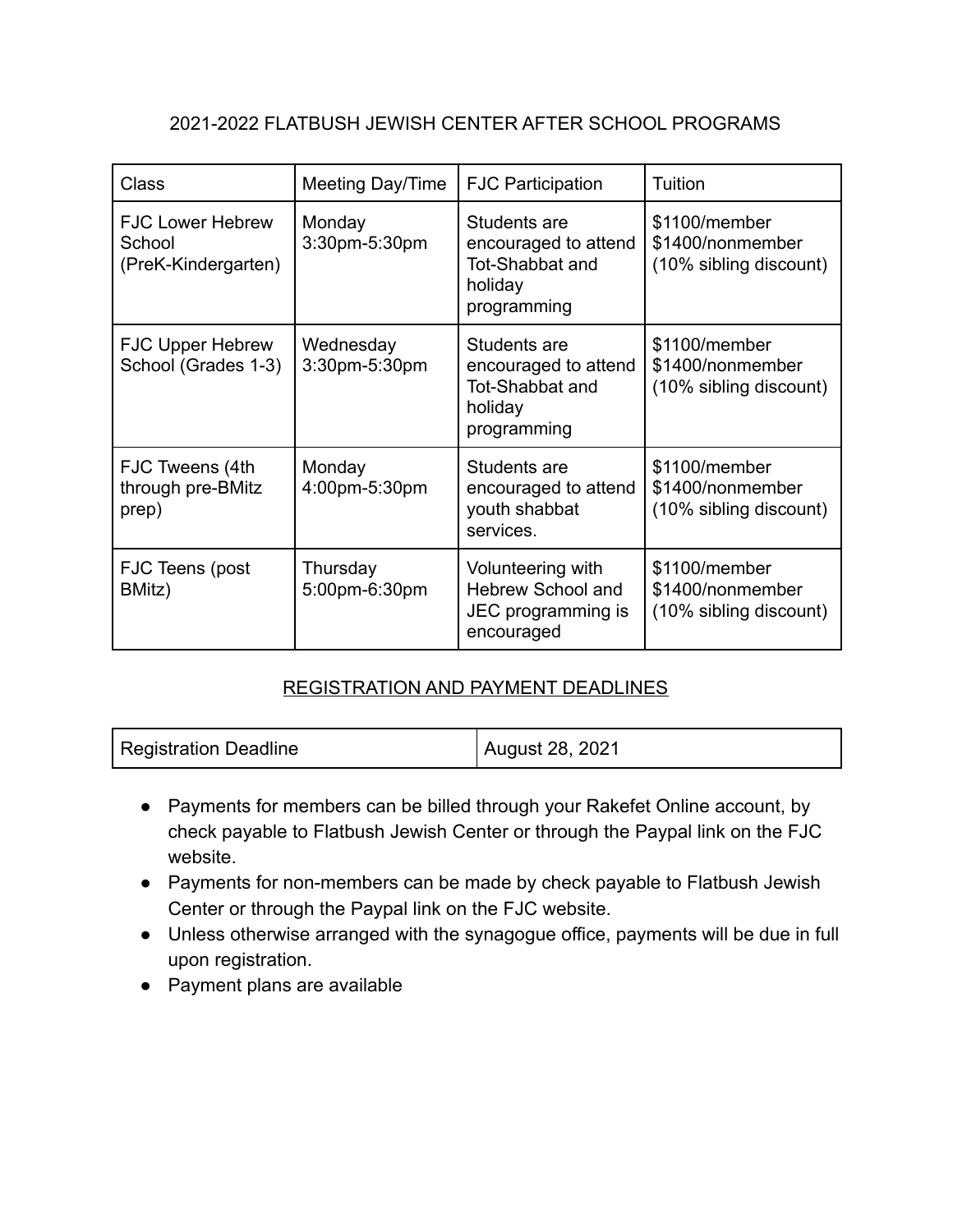## REGISTRATION FORM

| Name of Child<br><b>Pronouns</b> |                                                                                                                                     |                                                                                                                                                       |                                                                                                                                                   |
|----------------------------------|-------------------------------------------------------------------------------------------------------------------------------------|-------------------------------------------------------------------------------------------------------------------------------------------------------|---------------------------------------------------------------------------------------------------------------------------------------------------|
| <b>Hebrew Name</b>               |                                                                                                                                     |                                                                                                                                                       |                                                                                                                                                   |
| <b>Birthdate</b>                 |                                                                                                                                     |                                                                                                                                                       |                                                                                                                                                   |
| Grade in Fall 2021               |                                                                                                                                     |                                                                                                                                                       |                                                                                                                                                   |
| <b>Class Choice</b>              | □ Lower School<br>(Monday)<br><b>Upper School</b><br>(Wednesday)<br>$\Box$ FJC Tweens<br>(Monday)<br>$\Box$ FJC Teens<br>(Thursday) | Lower School<br>ப<br>(Monday)<br><b>Upper School</b><br>❏<br>(Wednesday)<br><b>FJC Tweens</b><br>□<br>(Monday)<br><b>FJC Teens</b><br>□<br>(Thursday) | Lower School<br>□<br>(Monday)<br><b>Upper School</b><br>❏<br>(Wednesday)<br>$\Box$ FJC Tweens<br>(Monday)<br><b>FJC Teens</b><br>o.<br>(Thursday) |

*In order to help every child succeed in our FJC Afterschool Programs, we want to know more about him/her. Please provide us with information regarding your child's learning needs. This can include any information related to an IEP or learning profile they have for their regular class, and/or observations you have made as a parent. The more information we have, the better we can be partners in your child's Jewish education. Please also email the office directly if you would like to set-up a meeting with our teachers to talk about accommodations for your child and the best program/schedule for his/her success.*

Describe any specific learning needs your child may have

My child learns best through…..

- ❏ Reading quietly
- ❏ Dance/Movement
- ❏ Working alone
- ❏ Working in a group
- ❏ Drama
- ❏ Art